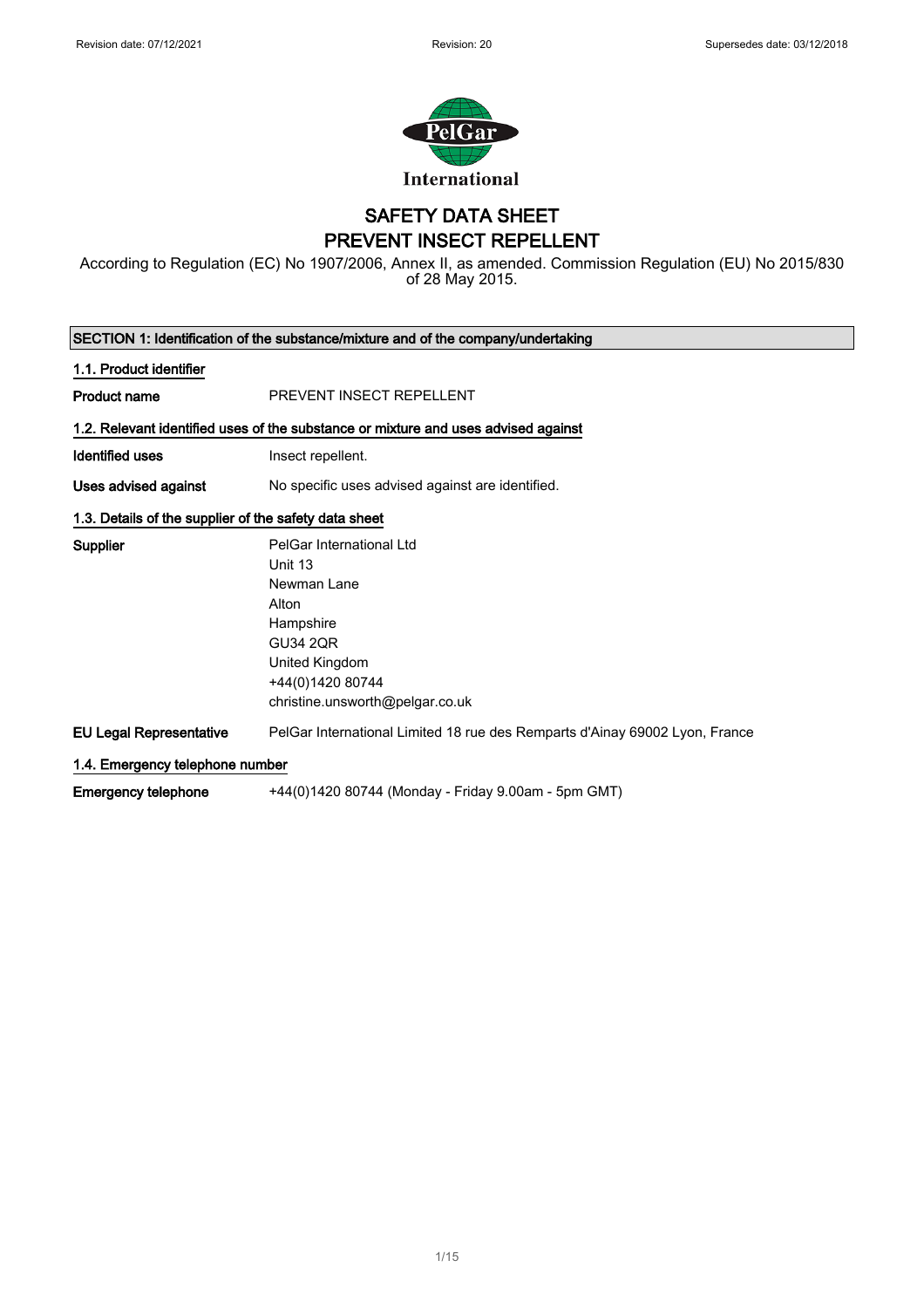| <b>National emergency telephone</b> Austria: +43 1 406 43 43 |                                                                         |
|--------------------------------------------------------------|-------------------------------------------------------------------------|
| number                                                       | Belgium: 070 245 245                                                    |
|                                                              | Bulgaria: +359 2 9154 233                                               |
|                                                              | Croatia: +3851 2348 342                                                 |
|                                                              | <b>Cyprus: 1401</b>                                                     |
|                                                              | Czech Republic: +420 224 919 293, +420 224 915 402                      |
|                                                              | Denmark: +45 8212 1212                                                  |
|                                                              | Estonia: 16662                                                          |
|                                                              | Finland: 0800 147 111                                                   |
|                                                              | France: +33 (0) 145 42 59 59                                            |
|                                                              | Germany: +44 (0)1420 80744 (9am-5pm Monday- Friday GMT)                 |
|                                                              | Greece: (0030) 2107793777                                               |
|                                                              | Hungary: +36-80-201-199                                                 |
|                                                              | Iceland: (+354) 543 1000 / 112                                          |
|                                                              | Ireland: Members of Public: +353 (01) 809 2166. (8am-10pm daily)        |
|                                                              | Ireland: Healthcare Professionals: +353 (01) 809 2566 (24 hour service) |
|                                                              | Italy: 0382-24444                                                       |
|                                                              | Latvia: +371 67042473                                                   |
|                                                              | Liechtenstein: +44 (0)1420 80744 (9am-5pm Monday- Friday GMT)           |
|                                                              | Lithuania: +370 (85) 2362052                                            |
|                                                              | Luxembourg: 8002 5500                                                   |
|                                                              | Malta: +44 (0)1420 80744 (9am-5pm Monday- Friday GMT)                   |
|                                                              | Netherlands: +31(0)30 274 8888 Healthcare Professionals only            |
|                                                              | Norway: 22 59 13 00                                                     |
|                                                              | Poland: +44 (0)1420 80744 (9am-5pm Monday- Friday GMT)                  |
|                                                              | Portugal: +351 800 250 250                                              |
|                                                              | Romania: +40213183606                                                   |
|                                                              | Slovakia: +421 2 5477 4166                                              |
|                                                              | Slovenia: 112                                                           |
|                                                              | Spain: +34 91 562 04 20                                                 |
|                                                              | Sweden: 112 - Begär Giftinformation                                     |

### SECTION 2: Hazards identification

| 2.1. Classification of the substance or mixture |                                                                                                     |
|-------------------------------------------------|-----------------------------------------------------------------------------------------------------|
| Classification (EC 1272/2008)                   |                                                                                                     |
| <b>Physical hazards</b>                         | Flam. Liq. 2 - H225                                                                                 |
| <b>Health hazards</b>                           | Acute Tox. 4 - H302 Acute Tox. 4 - H332 Eye Irrit. 2 - H319 Skin Sens. 1 - H317 STOT SE 2 -<br>H371 |
| <b>Environmental hazards</b>                    | Aquatic Acute 1 - H400 Aquatic Chronic 1 - H410                                                     |
| 2.2. Label elements                             |                                                                                                     |
| Hazard pictograms                               |                                                                                                     |
|                                                 |                                                                                                     |
| Signal word                                     | Danger                                                                                              |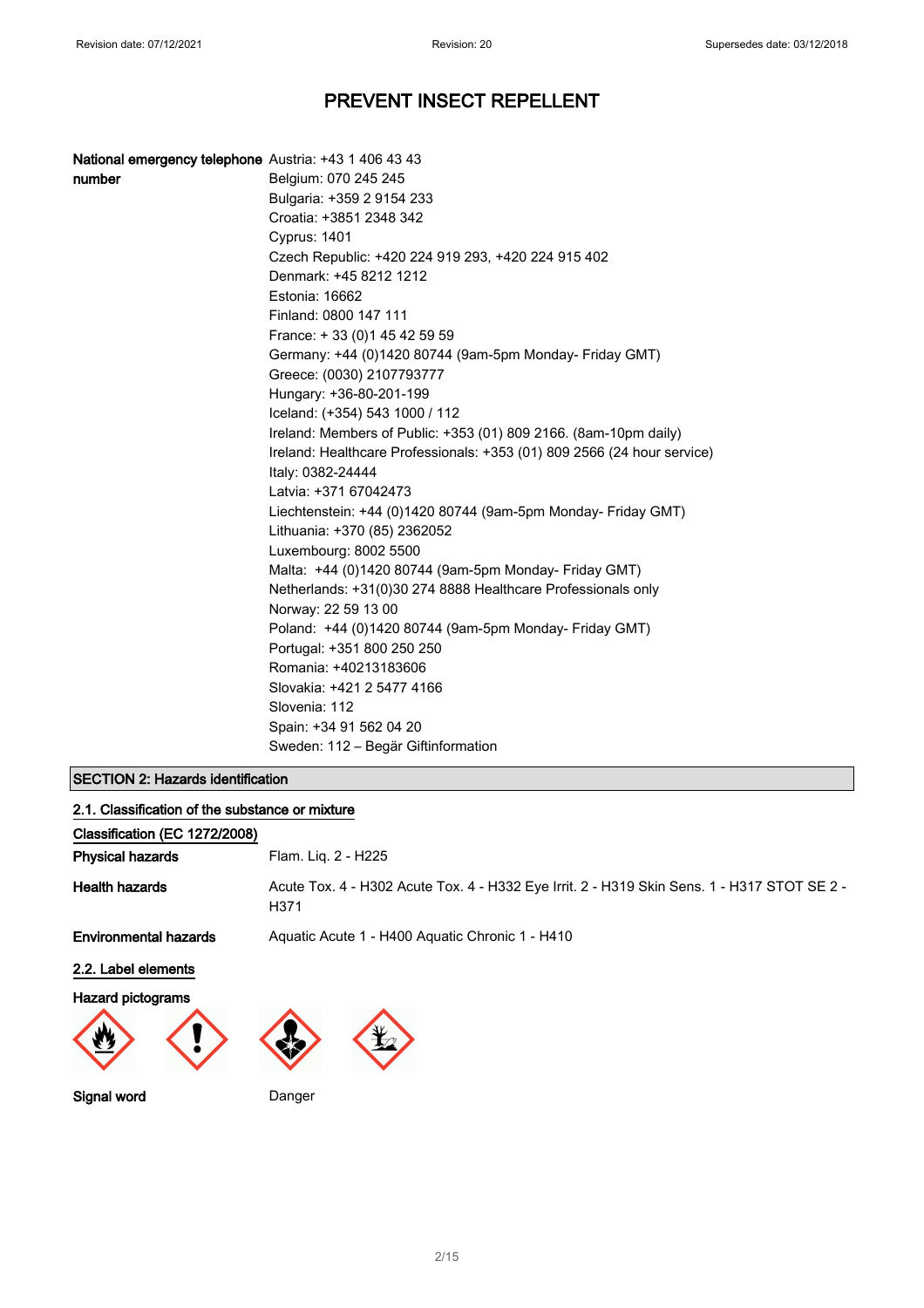| <b>Hazard statements</b>        | H225 Highly flammable liquid and vapour.<br>H302+H332 Harmful if swallowed or if inhaled.<br>H319 Causes serious eye irritation.<br>H317 May cause an allergic skin reaction.<br>H371 May cause damage to organs.<br>H410 Very toxic to aquatic life with long lasting effects.                                                                                                                                                                                                                                                                                                                                                                                                                                                                                                                                                                                                                                         |
|---------------------------------|-------------------------------------------------------------------------------------------------------------------------------------------------------------------------------------------------------------------------------------------------------------------------------------------------------------------------------------------------------------------------------------------------------------------------------------------------------------------------------------------------------------------------------------------------------------------------------------------------------------------------------------------------------------------------------------------------------------------------------------------------------------------------------------------------------------------------------------------------------------------------------------------------------------------------|
| <b>Precautionary statements</b> | P210 Keep away from heat, hot surfaces, sparks, open flames and other ignition sources. No<br>smoking.<br>P243 Take action to prevent static discharges.<br>P261 Avoid breathing vapour/ spray.<br>P270 Do not eat, drink or smoke when using this product.<br>P273 Avoid release to the environment.<br>P301+P312 IF SWALLOWED: Call a POISON CENTRE/doctor if you feel unwell.<br>P304+P340 IF INHALED: Remove person to fresh air and keep comfortable for breathing.<br>P305+P351+P338 IF IN EYES: Rinse cautiously with water for several minutes. Remove<br>contact lenses, if present and easy to do. Continue rinsing.<br>P330 Rinse mouth.<br>P337+P313 If eye irritation persists: Get medical advice/attention.<br>P391 Collect spillage.<br>P403+P235 Store in a well-ventilated place. Keep cool.<br>P405 Store locked up.<br>P501 Dispose of contents/ container in accordance with national regulations. |
| UFI                             | UFI: US90-K0CH-K002-TFYT                                                                                                                                                                                                                                                                                                                                                                                                                                                                                                                                                                                                                                                                                                                                                                                                                                                                                                |
| Contains                        | METHANOL, Pale Refined Pyrethrins (50%)                                                                                                                                                                                                                                                                                                                                                                                                                                                                                                                                                                                                                                                                                                                                                                                                                                                                                 |

### 2.3. Other hazards

This product does not contain any substances classified as PBT or vPvB.

### SECTION 3: Composition/information on ingredients

| 3.2. Mixtures                                                |                          |         |
|--------------------------------------------------------------|--------------------------|---------|
| <b>ETHANOL</b>                                               |                          | 60-100% |
| CAS number: 64-17-5                                          | EC number: 200-578-6     |         |
| Classification<br>Flam. Liq. 2 - H225<br>Eye Irrit. 2 - H319 |                          |         |
|                                                              |                          |         |
| PIPERONYL BUTOXIDE B.P. VET.                                 |                          | 5-10%   |
| CAS number: 51-03-6                                          | EC number: 200-076-7     |         |
| M factor (Acute) = $1$                                       | M factor (Chronic) = $1$ |         |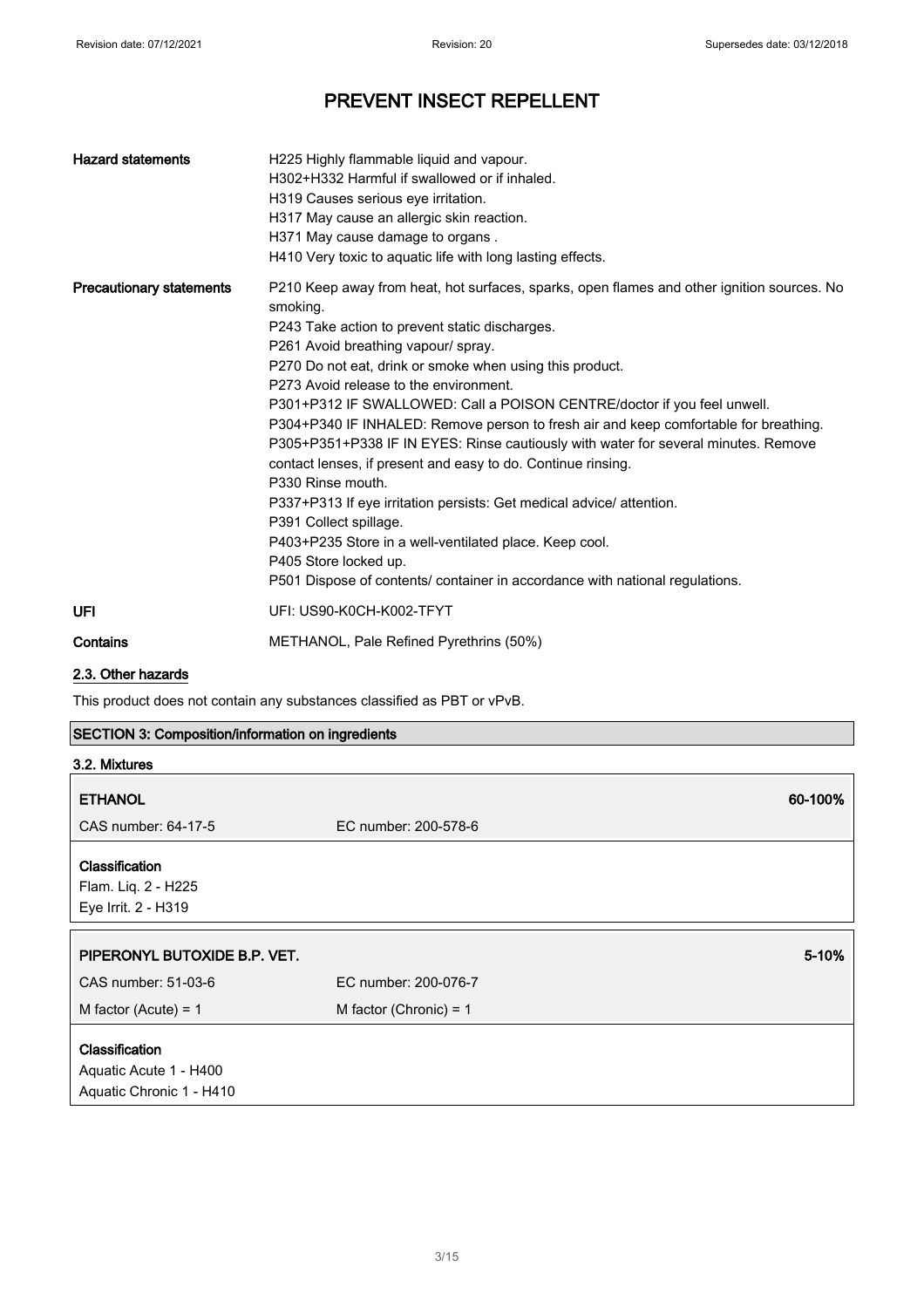| <b>METHANOL</b>                                                                                                                                                  |                          | $1 - 5%$ |
|------------------------------------------------------------------------------------------------------------------------------------------------------------------|--------------------------|----------|
| CAS number: 67-56-1                                                                                                                                              | EC number: 200-659-6     |          |
| Classification<br>Flam. Liq. 2 - H225<br>Acute Tox. 3 - H301<br>Acute Tox. 3 - H311<br>Acute Tox. 3 - H331<br>STOT SE 1 - H370                                   |                          |          |
| Pale Refined Pyrethrins (50%)                                                                                                                                    |                          | $1 - 5%$ |
| CAS number: -                                                                                                                                                    |                          |          |
| M factor (Acute) = $100$                                                                                                                                         | M factor (Chronic) = 100 |          |
| Classification<br>Acute Tox. 4 - H302<br>Acute Tox. 4 - H332<br>Skin Sens. 1 - H317<br>Asp. Tox. 1 - H304<br>Aquatic Acute 1 - H400<br>Aquatic Chronic 1 - H410  |                          |          |
| DISTILLATES (PETROLEUM), HYDROTREATED LIGHT;<br><b>KEROSINE - UNSPECIFIED</b>                                                                                    |                          | 1%       |
| CAS number: 64742-47-8                                                                                                                                           | EC number: 265-149-8     |          |
| Classification<br>Asp. Tox. 1 - H304                                                                                                                             |                          |          |
| d-LIMONENE                                                                                                                                                       |                          | $<$ 1%   |
| CAS number: 5989-27-5                                                                                                                                            | EC number: 227-813-5     |          |
| M factor (Acute) = $1$                                                                                                                                           | M factor (Chronic) = $1$ |          |
| Classification<br>Flam. Liq. 3 - H226<br>Skin Irrit. 2 - H315<br>Skin Sens. 1 - H317<br>Asp. Tox. 1 - H304<br>Aquatic Acute 1 - H400<br>Aquatic Chronic 1 - H410 |                          |          |
| <b>CITRAL</b>                                                                                                                                                    |                          | 1%       |
| CAS number: 5392-40-5                                                                                                                                            | EC number: 226-394-6     |          |
| Classification<br>Skin Irrit. 2 - H315<br>Skin Sens. 1 - H317                                                                                                    |                          |          |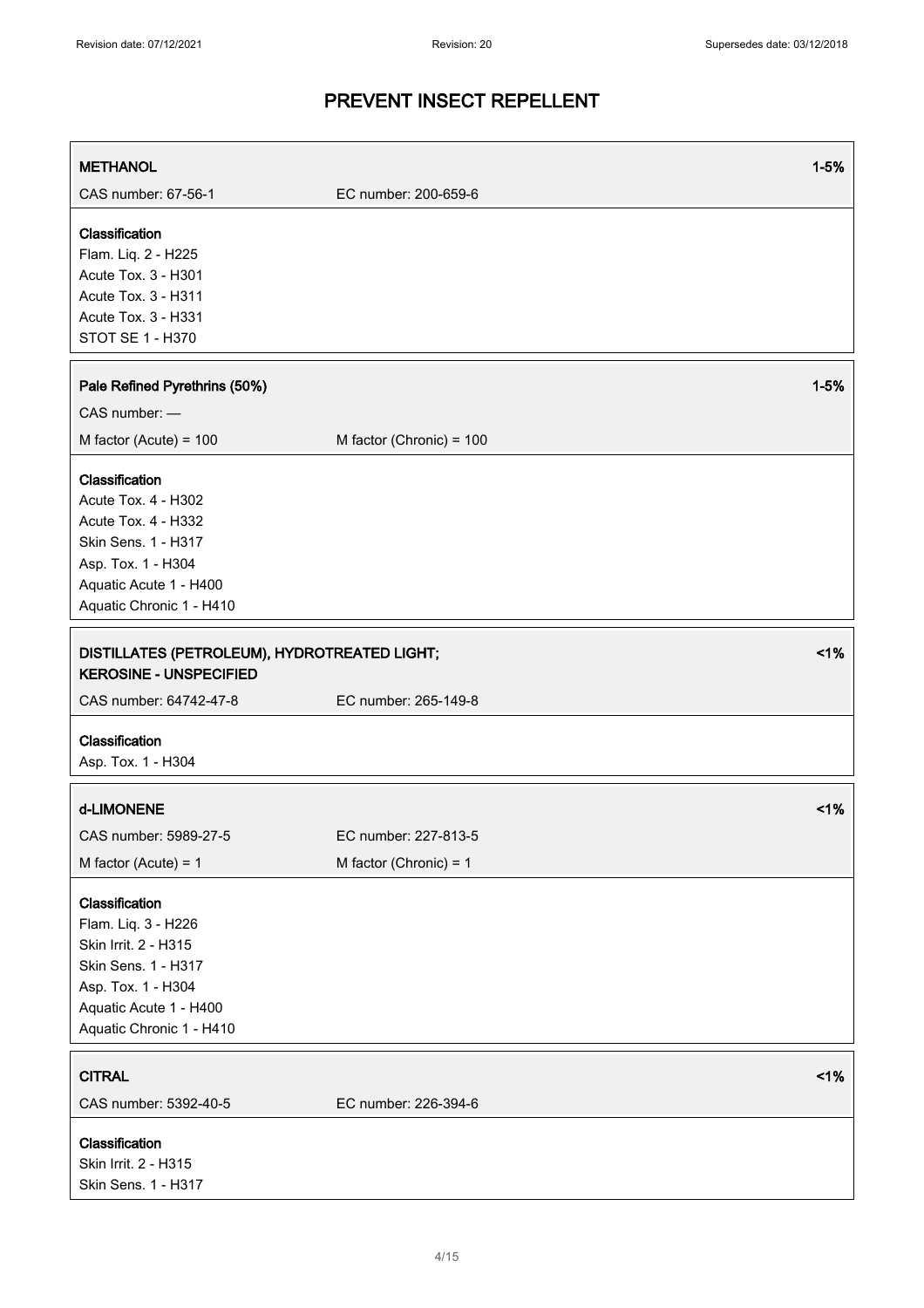| 2-(4-TERTBUTYLBENZYL) PROPIONALDEHYDE                                                                                                      |                      | 1% |
|--------------------------------------------------------------------------------------------------------------------------------------------|----------------------|----|
| CAS number: 80-54-6                                                                                                                        | EC number: 201-289-8 |    |
| Classification<br><b>Acute Tox. 4 - H302</b><br>Skin Irrit. 2 - H315<br>Skin Sens. 1B - H317<br>Repr. 2 - H361<br>Aquatic Chronic 2 - H411 |                      |    |
| <b>GERANIOL</b><br>CAS number: 106-24-1                                                                                                    | EC number: 203-377-1 | 1% |
| Classification<br>Skin Irrit. 2 - H315<br>Eye Dam. 1 - H318<br>Skin Sens. 1 - H317                                                         |                      |    |
| <b>OCTAN-1-OL</b><br>CAS number: 111-87-5                                                                                                  | EC number: 203-917-6 | 1% |
| Classification<br>Acute Tox. 4 - H302<br>Skin Irrit. 2 - H315<br>Eye Irrit. 2 - H319                                                       |                      |    |
| 3A, 4, 5, 6, 7, 7A-HEXAHYDRO-4, 7-METHANO-1-INDEN-<br>5(6)-YL ACETATE<br>CAS number: 5413-60-5                                             |                      | 1% |
| Classification<br>Aquatic Chronic 3 - H412                                                                                                 |                      |    |
| 2,4-DIMETHYL-3-CYCLOHEXENE-1-CARBALDEHYDE (E)<br>CAS number: 68039-49-6                                                                    |                      | 1% |
| Classification<br>Skin Irrit. 2 - H315<br>Eye Irrit. 2 - H319<br>Skin Sens. 1 - H317<br>Aquatic Chronic 3 - H412                           |                      |    |
| 2-ACETYL-1,2,3,4,5,6,7,8-OCTAHYDRO-2,3,8,8-TETRA-<br><b>METHYLNAPTALENE</b><br>CAS number: 54464-57-2                                      |                      | 1% |
| Classification<br>Aquatic Chronic 2 - H411                                                                                                 |                      |    |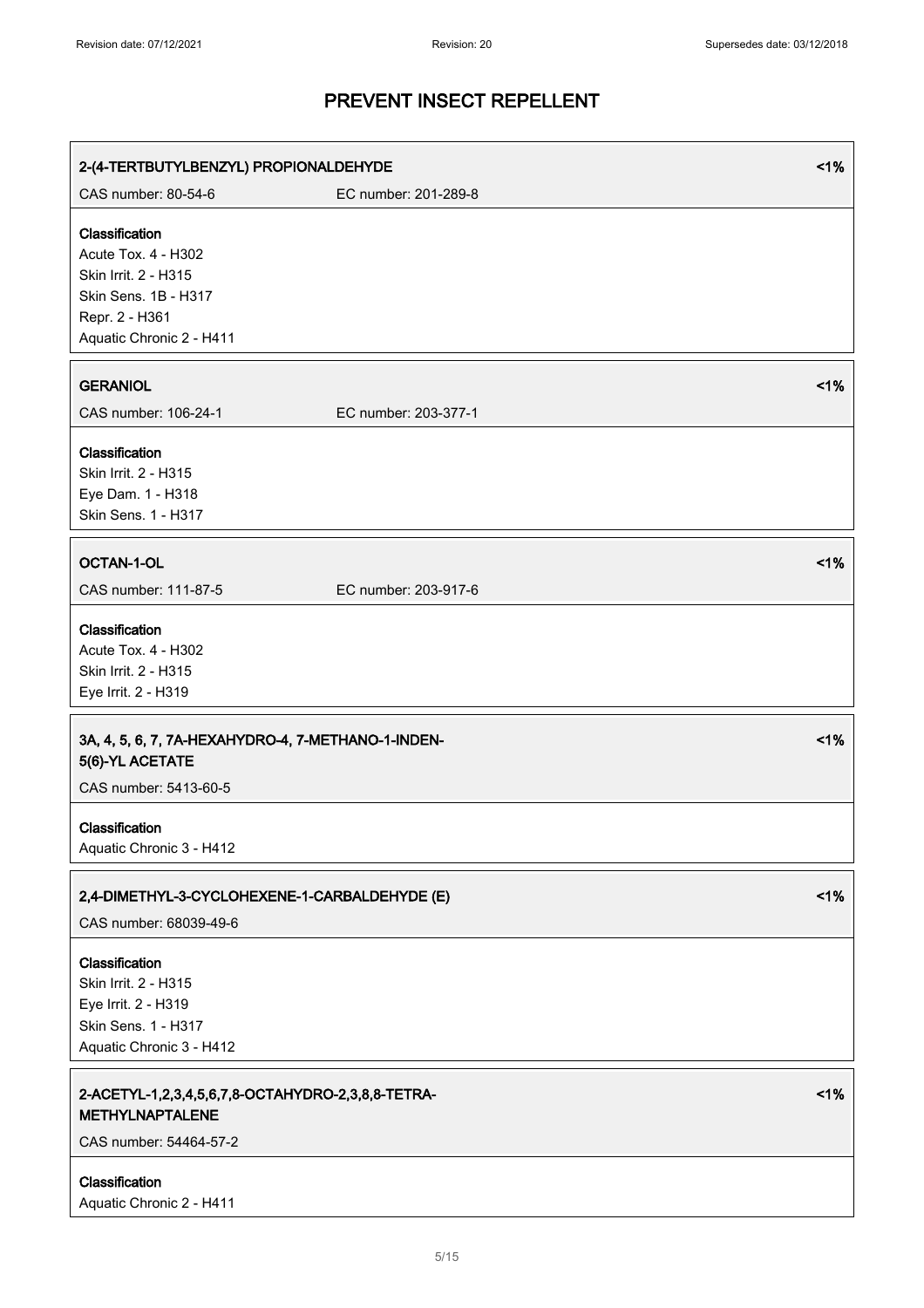| 3,7-DIMETHYL-6-OCTEN-1-OL                                          |                      | 1% |
|--------------------------------------------------------------------|----------------------|----|
| CAS number: 106-22-9                                               | EC number: 203-375-0 |    |
| Classification<br>Skin Irrit. 2 - H315<br>Eye Irrit. 2 - H319      |                      |    |
| Skin Sens. 1B - H317                                               |                      |    |
| 2-CYCLOHEXYLIDENE-2-PHENYLACETONITRILE                             |                      | 1% |
| CAS number: 10461-98-0                                             | EC number: 423-740-1 |    |
| Classification<br>Acute Tox. 4 - H302<br>Aquatic Chronic 2 - H411  |                      |    |
| 2-PENTYL-3-PHENYL-2-PROPEN-1-AL<br>CAS number: 122-40-7            |                      | 1% |
| Classification<br>Skin Sens. 1 - H317                              |                      |    |
| <b>CITRONELLAL</b>                                                 |                      | 1% |
| CAS number: 106-23-0                                               | EC number: 203-376-6 |    |
| Classification<br>Skin Irrit. 2 - H315                             |                      |    |
| Eye Irrit. 2 - H319<br>Skin Sens. 1 - H317                         |                      |    |
| UNDECAN-4-OLIDE                                                    |                      | 1% |
| CAS number: 104-67-6                                               | EC number: 203-225-4 |    |
| Classification<br>Aquatic Chronic 3 - H412                         |                      |    |
| <b>DODECANAL</b><br>CAS number: 112-54-9                           |                      | 1% |
| Classification<br>Skin Irrit. 2 - H315<br>Aquatic Chronic 2 - H411 |                      |    |
| <b>EUGENOL</b><br>CAS number: 97-53-0                              | EC number: 202-589-1 | 1% |
| Classification<br>Eye Irrit. 2 - H319<br>Skin Sens. 1B - H317      |                      |    |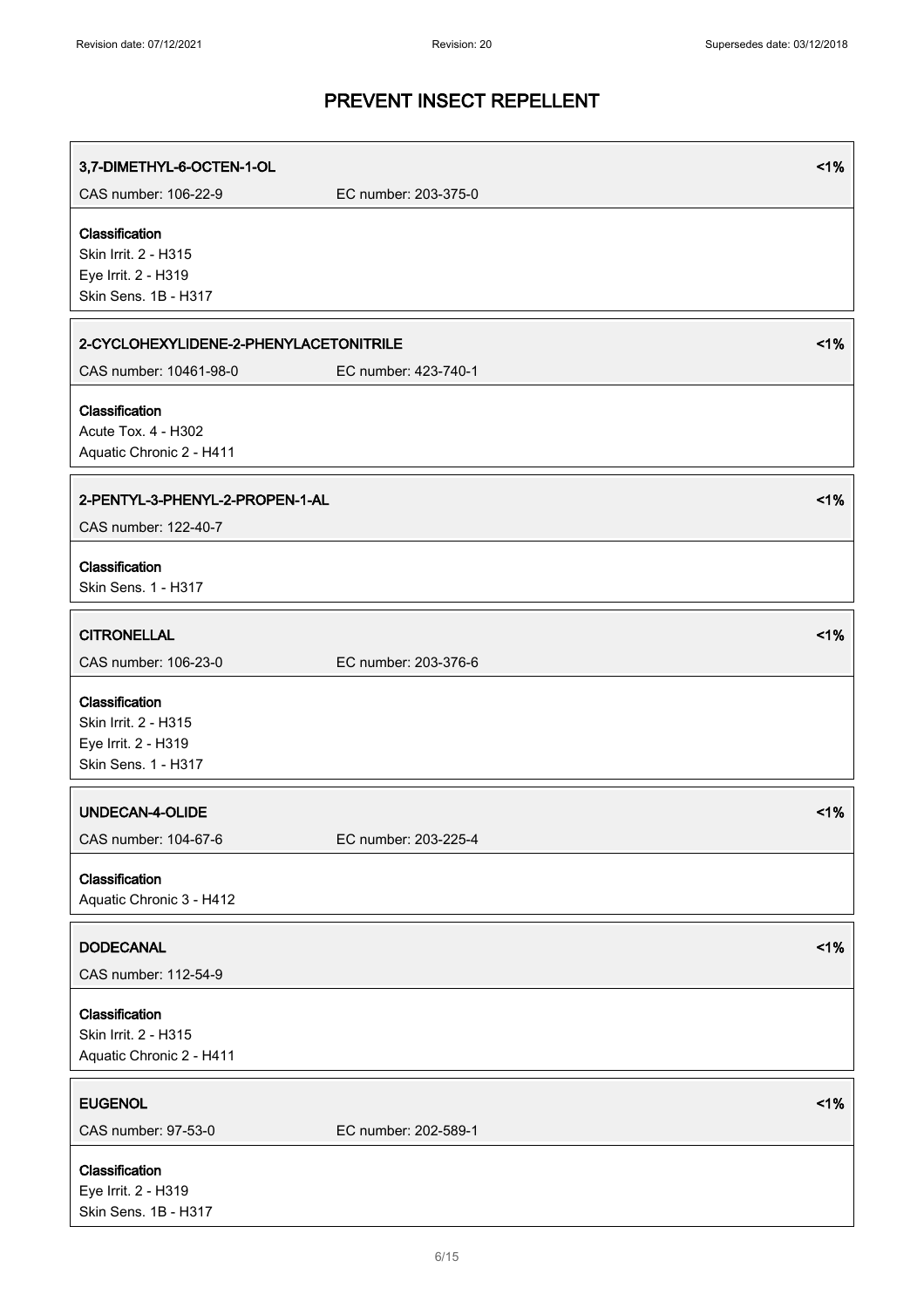The full text for all hazard statements is displayed in Section 16.

### SECTION 4: First aid measures

| 4.1. Description of first aid measures                                          |                                                                                                                                                                                                                                                                                                                                                                                                                                      |
|---------------------------------------------------------------------------------|--------------------------------------------------------------------------------------------------------------------------------------------------------------------------------------------------------------------------------------------------------------------------------------------------------------------------------------------------------------------------------------------------------------------------------------|
| <b>General information</b>                                                      | Get medical attention if any discomfort continues. Show this Safety Data Sheet to the medical<br>personnel.                                                                                                                                                                                                                                                                                                                          |
| Inhalation                                                                      | Move affected person to fresh air and keep warm and at rest in a position comfortable for<br>breathing. Maintain an open airway. Loosen tight clothing such as collar, tie or belt. When<br>breathing is difficult, properly trained personnel may assist affected person by administering<br>oxygen. Get medical attention. Place unconscious person on their side in the recovery<br>position and ensure breathing can take place. |
| Ingestion                                                                       | Rinse mouth thoroughly with water. Give a few small glasses of water or milk to drink. Stop if<br>the affected person feels sick as vomiting may be dangerous. Never give anything by mouth<br>to an unconscious person. Place unconscious person on their side in the recovery position<br>and ensure breathing can take place. Keep affected person under observation. Get medical<br>attention if symptoms are severe or persist. |
| <b>Skin contact</b>                                                             | It is important to remove the substance from the skin immediately. Remove contamination<br>with soap and water or recognised skin cleansing agent. Get medical attention.                                                                                                                                                                                                                                                            |
| Eye contact                                                                     | Rinse with water. Do not rub eye. Remove any contact lenses and open eyelids wide apart.<br>Get medical attention if any discomfort continues.                                                                                                                                                                                                                                                                                       |
| <b>Protection of first aiders</b>                                               | First aid personnel should wear appropriate protective equipment during any rescue.                                                                                                                                                                                                                                                                                                                                                  |
|                                                                                 | 4.2. Most important symptoms and effects, both acute and delayed                                                                                                                                                                                                                                                                                                                                                                     |
| <b>General information</b>                                                      | The severity of the symptoms described will vary dependent on the concentration and the<br>length of exposure.                                                                                                                                                                                                                                                                                                                       |
| Inhalation                                                                      | A single exposure may cause the following adverse effects: Pain or irritation. Intoxication.<br>Narcotic effect. Muscle weakness. Nausea, vomiting.                                                                                                                                                                                                                                                                                  |
| Ingestion                                                                       | May cause sensitisation or allergic reactions in sensitive individuals. May cause discomfort if<br>swallowed. Stomach pain. Nausea, vomiting.                                                                                                                                                                                                                                                                                        |
| <b>Skin contact</b>                                                             | May cause skin sensitisation or allergic reactions in sensitive individuals. May cause<br>discomfort.                                                                                                                                                                                                                                                                                                                                |
| Eye contact                                                                     | Irritating to eyes.                                                                                                                                                                                                                                                                                                                                                                                                                  |
| 4.3. Indication of any immediate medical attention and special treatment needed |                                                                                                                                                                                                                                                                                                                                                                                                                                      |
| Notes for the doctor                                                            | Treat symptomatically. May cause sensitisation or allergic reactions in sensitive individuals.                                                                                                                                                                                                                                                                                                                                       |
| <b>SECTION 5: Firefighting measures</b>                                         |                                                                                                                                                                                                                                                                                                                                                                                                                                      |
| 5.1. Extinguishing media                                                        |                                                                                                                                                                                                                                                                                                                                                                                                                                      |
| Suitable extinguishing media                                                    | The product is flammable. Extinguish with alcohol-resistant foam, carbon dioxide, dry powder<br>or water fog. Use fire-extinguishing media suitable for the surrounding fire.                                                                                                                                                                                                                                                        |
| Unsuitable extinguishing<br>media                                               | Do not use water jet as an extinguisher, as this will spread the fire.                                                                                                                                                                                                                                                                                                                                                               |
| 5.2. Special hazards arising from the substance or mixture                      |                                                                                                                                                                                                                                                                                                                                                                                                                                      |
| Specific hazards                                                                | Containers can burst violently or explode when heated, due to excessive pressure build-up.<br>Flammable liquid and vapour. Vapours may be ignited by a spark, a hot surface or an ember.<br>Vapours may form explosive mixtures with air. Fire-water run-off in sewers may create fire or<br>explosion hazard. This product is toxic.                                                                                                |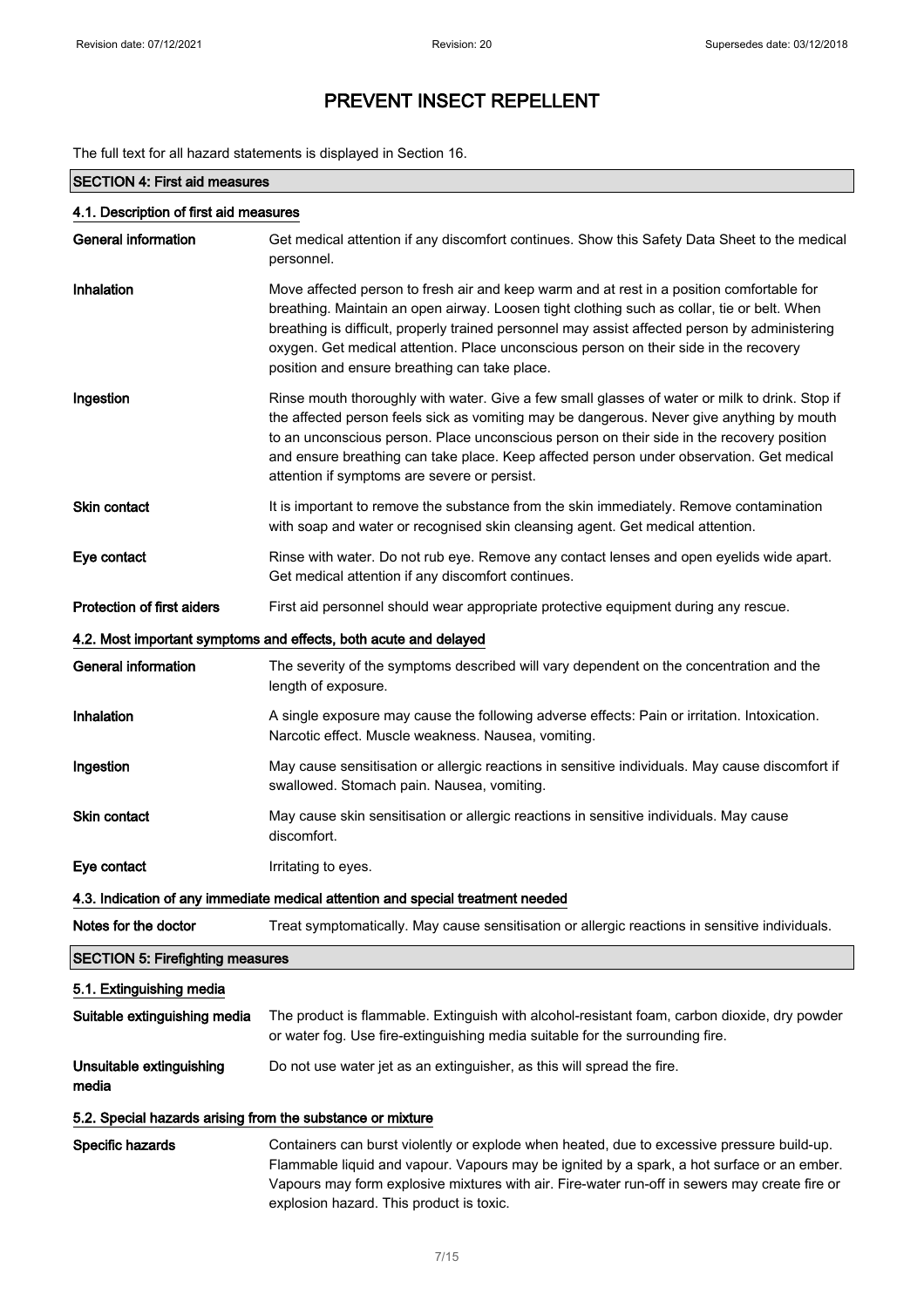| <b>Hazardous combustion</b>                               | Thermal decomposition or combustion products may include the following substances: Toxic                                                                                                                                                                                                                                                                                                                                                                                                                                                                                                                                                                                                                                                                                                                                                                                                                                                                                                                                                                                                                                                                                                                                                |
|-----------------------------------------------------------|-----------------------------------------------------------------------------------------------------------------------------------------------------------------------------------------------------------------------------------------------------------------------------------------------------------------------------------------------------------------------------------------------------------------------------------------------------------------------------------------------------------------------------------------------------------------------------------------------------------------------------------------------------------------------------------------------------------------------------------------------------------------------------------------------------------------------------------------------------------------------------------------------------------------------------------------------------------------------------------------------------------------------------------------------------------------------------------------------------------------------------------------------------------------------------------------------------------------------------------------|
| products                                                  | gases or vapours.                                                                                                                                                                                                                                                                                                                                                                                                                                                                                                                                                                                                                                                                                                                                                                                                                                                                                                                                                                                                                                                                                                                                                                                                                       |
| 5.3. Advice for firefighters                              |                                                                                                                                                                                                                                                                                                                                                                                                                                                                                                                                                                                                                                                                                                                                                                                                                                                                                                                                                                                                                                                                                                                                                                                                                                         |
| Protective actions during<br>firefighting                 | Avoid breathing fire gases or vapours. Evacuate area. Keep upwind to avoid inhalation of<br>gases, vapours, fumes and smoke. Ventilate closed spaces before entering them. Cool<br>containers exposed to heat with water spray and remove them from the fire area if it can be<br>done without risk. Cool containers exposed to flames with water until well after the fire is out.<br>If a leak or spill has not ignited, use water spray to disperse vapours and protect men stopping<br>the leak. Avoid discharge to the aquatic environment. Control run-off water by containing and<br>keeping it out of sewers and watercourses. If risk of water pollution occurs, notify appropriate<br>authorities.                                                                                                                                                                                                                                                                                                                                                                                                                                                                                                                            |
| Special protective equipment<br>for firefighters          | Wear chemical protective suit. Wear positive-pressure self-contained breathing apparatus<br>(SCBA) and appropriate protective clothing. Firefighter's clothing conforming to European<br>standard EN469 (including helmets, protective boots and gloves) will provide a basic level of<br>protection for chemical incidents.                                                                                                                                                                                                                                                                                                                                                                                                                                                                                                                                                                                                                                                                                                                                                                                                                                                                                                            |
| <b>SECTION 6: Accidental release measures</b>             |                                                                                                                                                                                                                                                                                                                                                                                                                                                                                                                                                                                                                                                                                                                                                                                                                                                                                                                                                                                                                                                                                                                                                                                                                                         |
|                                                           | 6.1. Personal precautions, protective equipment and emergency procedures                                                                                                                                                                                                                                                                                                                                                                                                                                                                                                                                                                                                                                                                                                                                                                                                                                                                                                                                                                                                                                                                                                                                                                |
| <b>Personal precautions</b>                               | Wear protective clothing as described in Section 8 of this safety data sheet. No action shall be<br>taken without appropriate training or involving any personal risk. Do not touch or walk into<br>spilled material. Evacuate area. Provide adequate ventilation. No smoking, sparks, flames or<br>other sources of ignition near spillage. Promptly remove any clothing that becomes<br>contaminated. Avoid inhalation of vapours and spray/mists. Use suitable respiratory protection<br>if ventilation is inadequate. Avoid contact with skin and eyes.                                                                                                                                                                                                                                                                                                                                                                                                                                                                                                                                                                                                                                                                             |
| 6.2. Environmental precautions                            |                                                                                                                                                                                                                                                                                                                                                                                                                                                                                                                                                                                                                                                                                                                                                                                                                                                                                                                                                                                                                                                                                                                                                                                                                                         |
| <b>Environmental precautions</b>                          | Avoid discharge into drains or watercourses or onto the ground. Avoid discharge to the<br>aquatic environment.                                                                                                                                                                                                                                                                                                                                                                                                                                                                                                                                                                                                                                                                                                                                                                                                                                                                                                                                                                                                                                                                                                                          |
| 6.3. Methods and material for containment and cleaning up |                                                                                                                                                                                                                                                                                                                                                                                                                                                                                                                                                                                                                                                                                                                                                                                                                                                                                                                                                                                                                                                                                                                                                                                                                                         |
| Methods for cleaning up                                   | Wear protective clothing as described in Section 8 of this safety data sheet. Clear up spills<br>immediately and dispose of waste safely. Eliminate all ignition sources if safe to do so. No<br>smoking, sparks, flames or other sources of ignition near spillage. Do not allow material to<br>enter confined spaces, due to the risk of explosion. Provide adequate ventilation. Absorb<br>small quantities with paper towels and evaporate in a safe place. Once evaporation is<br>complete, place paper in a suitable waste disposal container and seal securely. Large<br>Spillages: If the product is soluble in water, dilute the spillage with water and mop it up.<br>Alternatively, or if it is not water-soluble, absorb the spillage with an inert, dry material and<br>place it in a suitable waste disposal container. The contaminated absorbent may pose the<br>same hazard as the spilled material. Label the containers containing waste and contaminated<br>materials and remove from the area as soon as possible. Flush contaminated area with plenty<br>of water. Wash thoroughly after dealing with a spillage. Dangerous for the environment. Do<br>not empty into drains. For waste disposal, see Section 13. |
| 6.4. Reference to other sections                          |                                                                                                                                                                                                                                                                                                                                                                                                                                                                                                                                                                                                                                                                                                                                                                                                                                                                                                                                                                                                                                                                                                                                                                                                                                         |
| Reference to other sections                               | For personal protection, see Section 8. See Section 11 for additional information on health<br>hazards. See Section 12 for additional information on ecological hazards. For waste disposal,<br>see Section 13.                                                                                                                                                                                                                                                                                                                                                                                                                                                                                                                                                                                                                                                                                                                                                                                                                                                                                                                                                                                                                         |

### SECTION 7: Handling and storage

### 7.1. Precautions for safe handling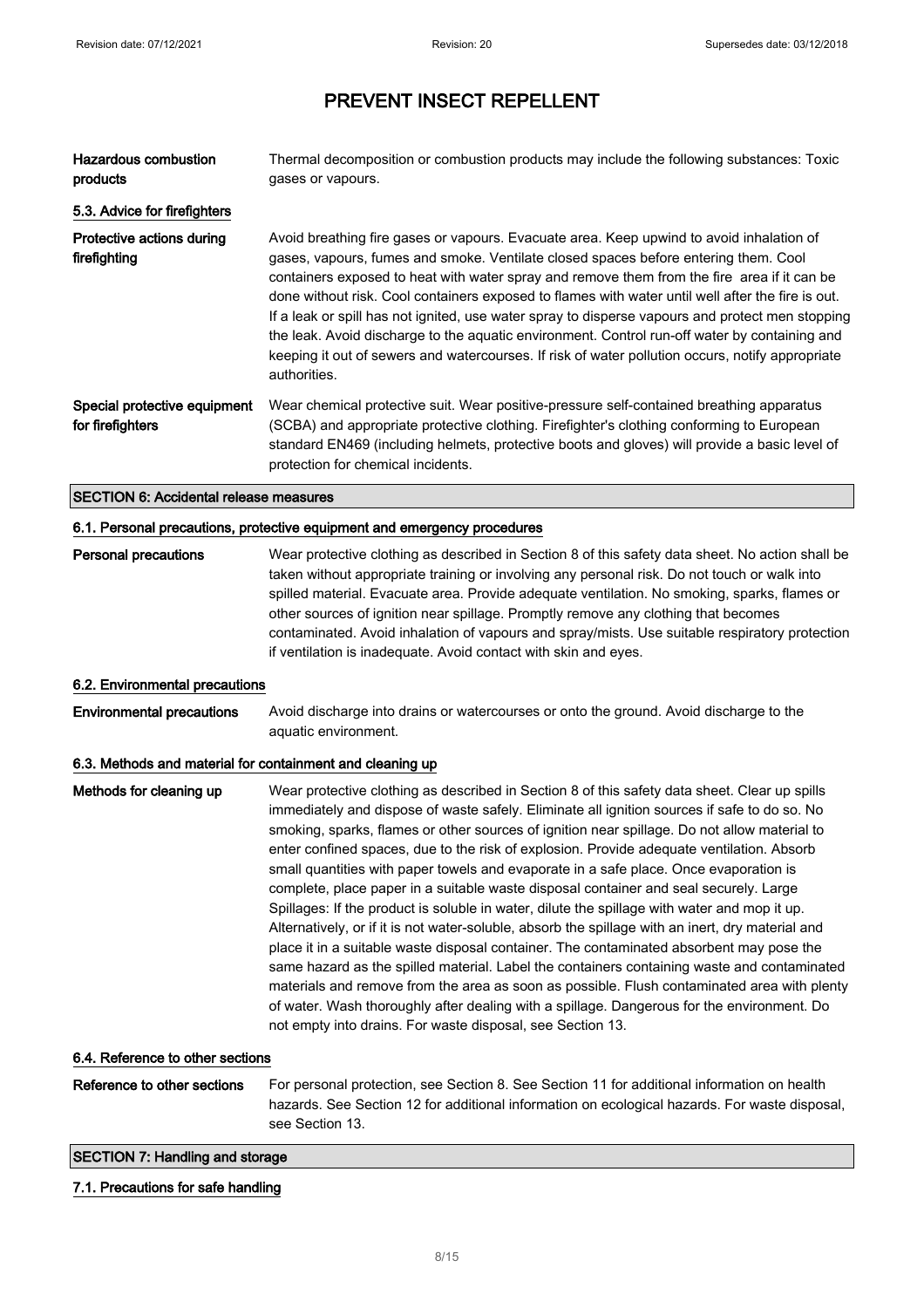| Usage precautions                                       | Read and follow manufacturer's recommendations. Wear protective clothing as described in<br>Section 8 of this safety data sheet. Keep away from food, drink and animal feeding stuffs.<br>Handle all packages and containers carefully to minimise spills. Keep container tightly sealed<br>when not in use. Avoid the formation of mists. The product is flammable. Keep away from<br>heat, hot surfaces, sparks, open flames and other ignition sources. No smoking. Avoid<br>discharge to the aquatic environment. Do not handle until all safety precautions have been<br>read and understood. Do not handle broken packages without protective equipment. Do not<br>reuse empty containers. |
|---------------------------------------------------------|--------------------------------------------------------------------------------------------------------------------------------------------------------------------------------------------------------------------------------------------------------------------------------------------------------------------------------------------------------------------------------------------------------------------------------------------------------------------------------------------------------------------------------------------------------------------------------------------------------------------------------------------------------------------------------------------------|
| Advice on general<br>occupational hygiene               | Wash promptly if skin becomes contaminated. Take off contaminated clothing. Wash<br>contaminated clothing before reuse.                                                                                                                                                                                                                                                                                                                                                                                                                                                                                                                                                                          |
|                                                         | 7.2. Conditions for safe storage, including any incompatibilities                                                                                                                                                                                                                                                                                                                                                                                                                                                                                                                                                                                                                                |
| <b>Storage precautions</b>                              | Store away from incompatible materials (see Section 10). Store locked up. Keep away from<br>oxidising materials, heat and flames. Keep only in the original container. Keep container<br>tightly closed, in a cool, well ventilated place. Keep containers upright. Protect containers from<br>damage.                                                                                                                                                                                                                                                                                                                                                                                           |
| Storage class                                           | Flammable liquid storage.                                                                                                                                                                                                                                                                                                                                                                                                                                                                                                                                                                                                                                                                        |
| 7.3. Specific end use(s)                                |                                                                                                                                                                                                                                                                                                                                                                                                                                                                                                                                                                                                                                                                                                  |
| Specific end use(s)                                     | The identified uses for this product are detailed in Section 1.2.                                                                                                                                                                                                                                                                                                                                                                                                                                                                                                                                                                                                                                |
| Usage description                                       | Insect Repellent                                                                                                                                                                                                                                                                                                                                                                                                                                                                                                                                                                                                                                                                                 |
| <b>SECTION 8: Exposure controls/Personal protection</b> |                                                                                                                                                                                                                                                                                                                                                                                                                                                                                                                                                                                                                                                                                                  |

### 8.1. Control parameters

### Occupational exposure limits

#### **ETHANOL**

Long-term exposure limit (8-hour TWA): WEL 1000 ppm 1920 mg/m<sup>3</sup> Short-term exposure limit (15-minute): WEL

### **METHANOL**

Long-term exposure limit (8-hour TWA): WEL 200 ppm(Sk) 266 mg/m3(Sk) Short-term exposure limit (15-minute): WEL 250 ppm(Sk) 333 mg/m3(Sk) WEL = Workplace Exposure Limit.

#### 8.2. Exposure controls

| Appropriate engineering<br>controls                | Provide adequate ventilation. Avoid inhalation of vapours. Observe any occupational<br>exposure limits for the product or ingredients.            |
|----------------------------------------------------|---------------------------------------------------------------------------------------------------------------------------------------------------|
| Eye/face protection                                | Do not spray near eyes.                                                                                                                           |
| Hand protection                                    | As this product is for skin application then skin PPE is not required. If skin irritation occurs<br>wash with soap and water and discontinue use. |
| Other skin and body<br>protection                  | Wear appropriate clothing to prevent any possibility of skin contact.                                                                             |
| <b>Hygiene measures</b>                            | When using do not eat, drink or smoke.                                                                                                            |
| <b>Respiratory protection</b>                      | If ventilation is inadequate, suitable respiratory protection must be worn.                                                                       |
| <b>SECTION 9: Physical and chemical properties</b> |                                                                                                                                                   |

#### 9.1. Information on basic physical and chemical properties

Appearance Clear, yellowish liquid.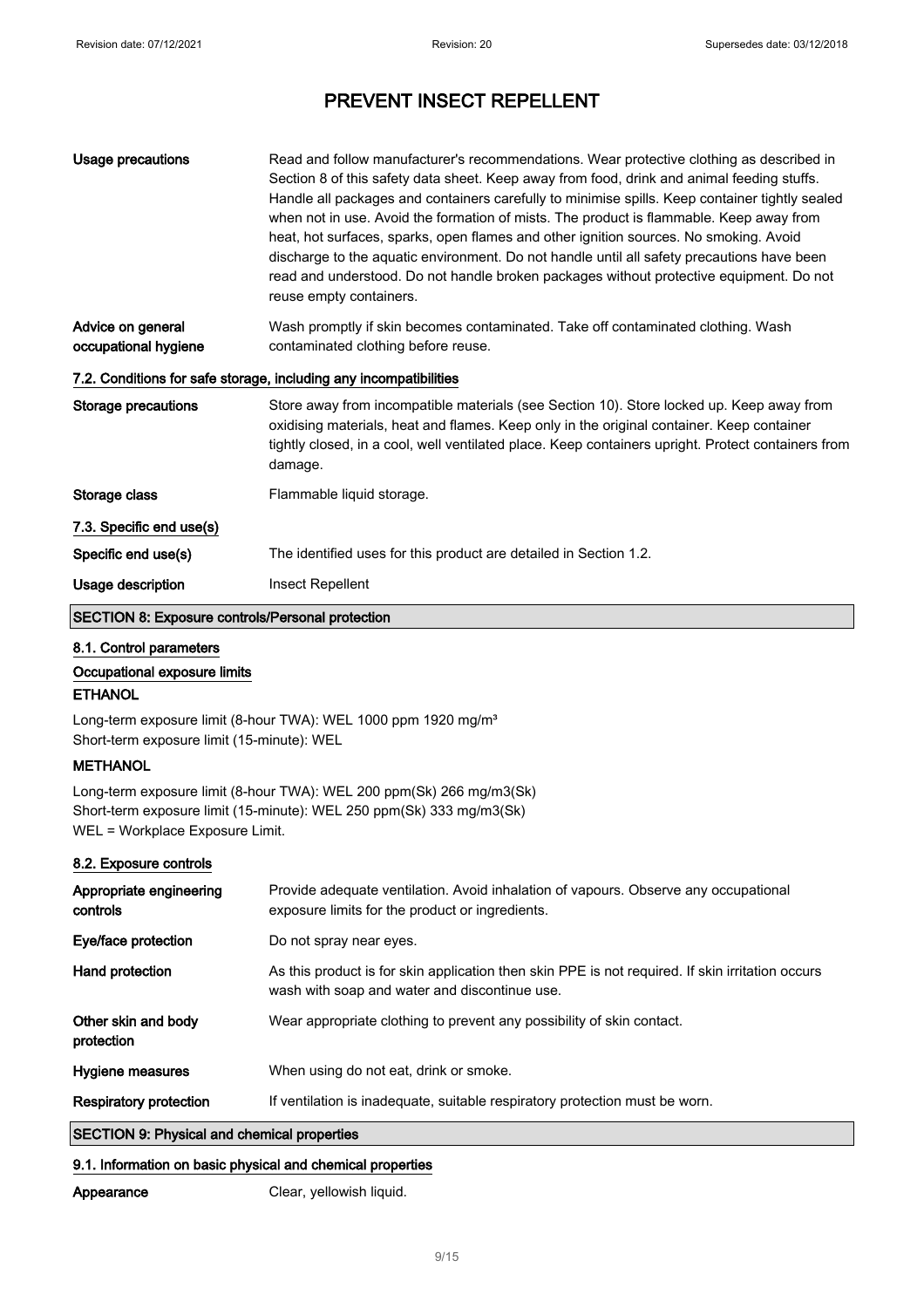| Colour                                                                | Yellow.                                                                                                                |
|-----------------------------------------------------------------------|------------------------------------------------------------------------------------------------------------------------|
| Odour                                                                 | Characteristic.                                                                                                        |
| <b>Odour threshold</b>                                                | No information available.                                                                                              |
| pH                                                                    | No information available.                                                                                              |
| <b>Melting point</b>                                                  | No information available.                                                                                              |
| Initial boiling point and range                                       | $>35$ °C                                                                                                               |
| Flash point                                                           | 17 Deg C                                                                                                               |
| <b>Evaporation rate</b>                                               | No information available.                                                                                              |
| <b>Evaporation factor</b>                                             | No information available.                                                                                              |
| Flammability (solid, gas)                                             | No information available.                                                                                              |
| Upper/lower flammability or<br>explosive limits                       | No information available.                                                                                              |
| Other flammability                                                    | No information available.                                                                                              |
| Vapour pressure                                                       | No information available.                                                                                              |
| Vapour density                                                        | No information available.                                                                                              |
| <b>Relative density</b>                                               | No information available.                                                                                              |
| <b>Bulk density</b>                                                   | No information available.                                                                                              |
| Solubility(ies)                                                       | No information available.                                                                                              |
| <b>Partition coefficient</b>                                          | No information available.                                                                                              |
| Auto-ignition temperature                                             | No information available.                                                                                              |
| <b>Decomposition Temperature</b>                                      | No information available.                                                                                              |
| <b>Viscosity</b>                                                      | No information available.                                                                                              |
| <b>Explosive properties</b>                                           | No information available.                                                                                              |
| Explosive under the influence No information available.<br>of a flame |                                                                                                                        |
| <b>Oxidising properties</b>                                           | Not oxidising.                                                                                                         |
| 9.2. Other information                                                |                                                                                                                        |
| Other information                                                     | Not known.                                                                                                             |
| <b>SECTION 10: Stability and reactivity</b>                           |                                                                                                                        |
| 10.1. Reactivity                                                      |                                                                                                                        |
| Reactivity                                                            | See the other subsections of this section for further details.                                                         |
| 10.2. Chemical stability                                              |                                                                                                                        |
| <b>Stability</b>                                                      | Stable at normal ambient temperatures and when used as recommended. Stable under the<br>prescribed storage conditions. |
| 10.3. Possibility of hazardous reactions                              |                                                                                                                        |
| Possibility of hazardous<br>reactions                                 | The following materials may react strongly with the product: Oxidising agents.                                         |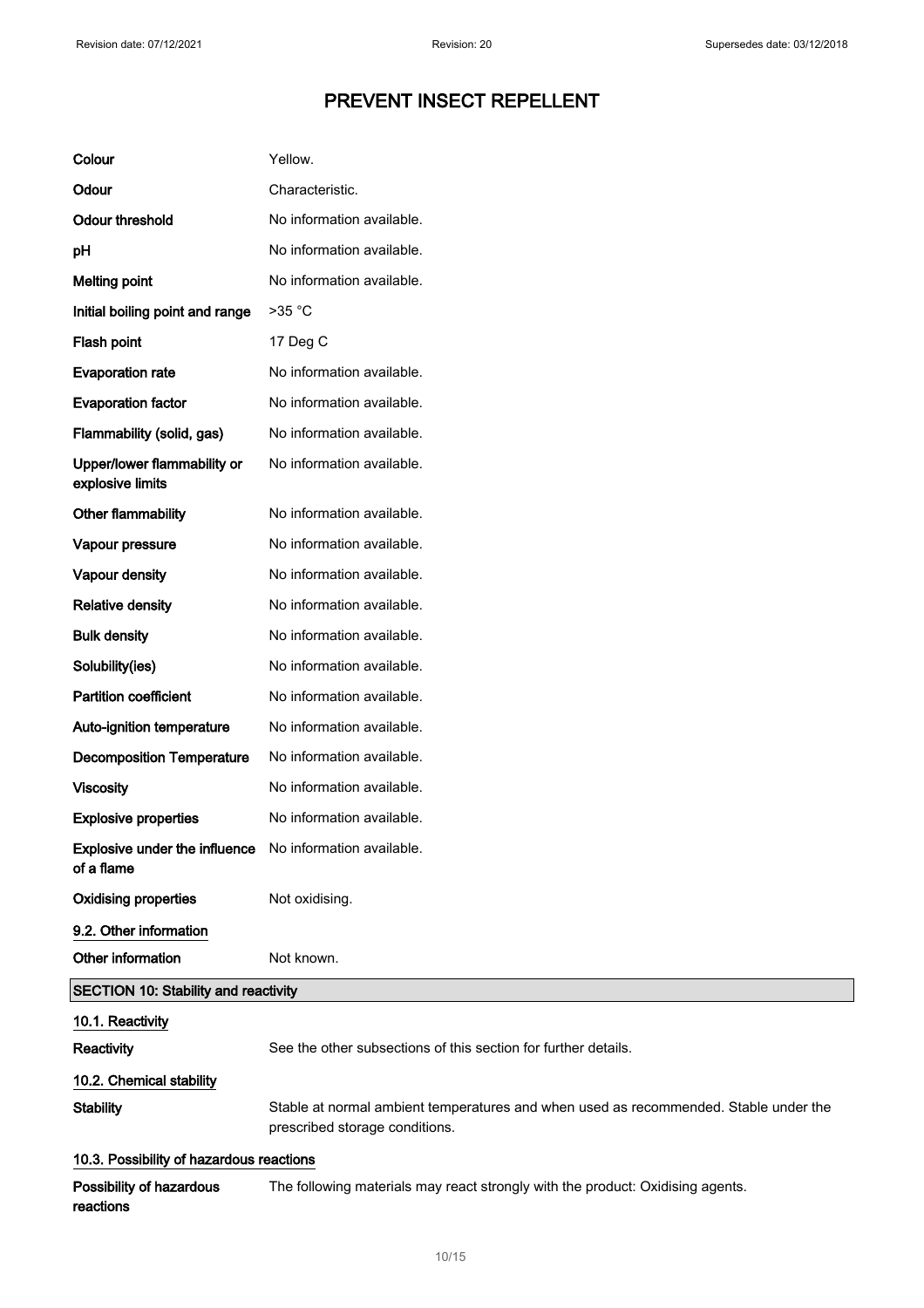#### 10.4. Conditions to avoid

Conditions to avoid **Avoid heat, flames and other sources of ignition**. Containers can burst violently or explode when heated, due to excessive pressure build-up. Static electricity and formation of sparks must be prevented.

### 10.5. Incompatible materials

Materials to avoid **Materials COXID** Oxidising materials. Acids - oxidising.

### 10.6. Hazardous decomposition products

| Hazardous decomposition | Does not decompose when used and stored as recommended. Thermal decomposition or  |
|-------------------------|-----------------------------------------------------------------------------------|
| products                | combustion products may include the following substances: Toxic gases or vapours. |

### SECTION 11: Toxicological information

| 11.1. Information on toxicological effects       |                                                                              |
|--------------------------------------------------|------------------------------------------------------------------------------|
| Acute toxicity - oral                            |                                                                              |
| Notes (oral LD <sub>50</sub> )                   | Acute Tox. 4 - H302 Harmful if swallowed.                                    |
| ATE oral (mg/kg)                                 | 552.73                                                                       |
| Acute toxicity - dermal                          |                                                                              |
| Notes (dermal LD <sub>50</sub> )                 | Acute Tox. 4 - H312 Harmful in contact with skin.                            |
| Acute toxicity - inhalation                      |                                                                              |
| Notes (inhalation LC <sub>50</sub> )             | Acute Tox, 4 - H332 Harmful if inhaled.                                      |
| ATE inhalation (gases ppm)                       | 16,226.39                                                                    |
| ATE inhalation (vapours mg/l)                    | 60.31                                                                        |
| ATE inhalation (dusts/mists<br>mg/l)             | 11.59                                                                        |
| Skin corrosion/irritation                        |                                                                              |
| Animal data                                      | Based on available data the classification criteria are not met.             |
| Serious eye damage/irritation                    |                                                                              |
| Serious eye damage/irritation                    | Causes serious eye irritation.                                               |
| <b>Respiratory sensitisation</b>                 |                                                                              |
| <b>Respiratory sensitisation</b>                 | Based on available data the classification criteria are not met.             |
| <b>Skin sensitisation</b>                        |                                                                              |
| <b>Skin sensitisation</b>                        | May cause skin sensitisation or allergic reactions in sensitive individuals. |
| Germ cell mutagenicity                           |                                                                              |
| Genotoxicity - in vitro                          | Based on available data the classification criteria are not met.             |
| Carcinogenicity                                  |                                                                              |
| Carcinogenicity                                  | Based on available data the classification criteria are not met.             |
| Reproductive toxicity                            |                                                                              |
| Reproductive toxicity - fertility                | Based on available data the classification criteria are not met.             |
| Reproductive toxicity -<br>development           | Based on available data the classification criteria are not met.             |
| Specific target organ toxicity - single exposure |                                                                              |
| STOT - single exposure                           | STOT SE 2 - H371 May cause damage to organs.                                 |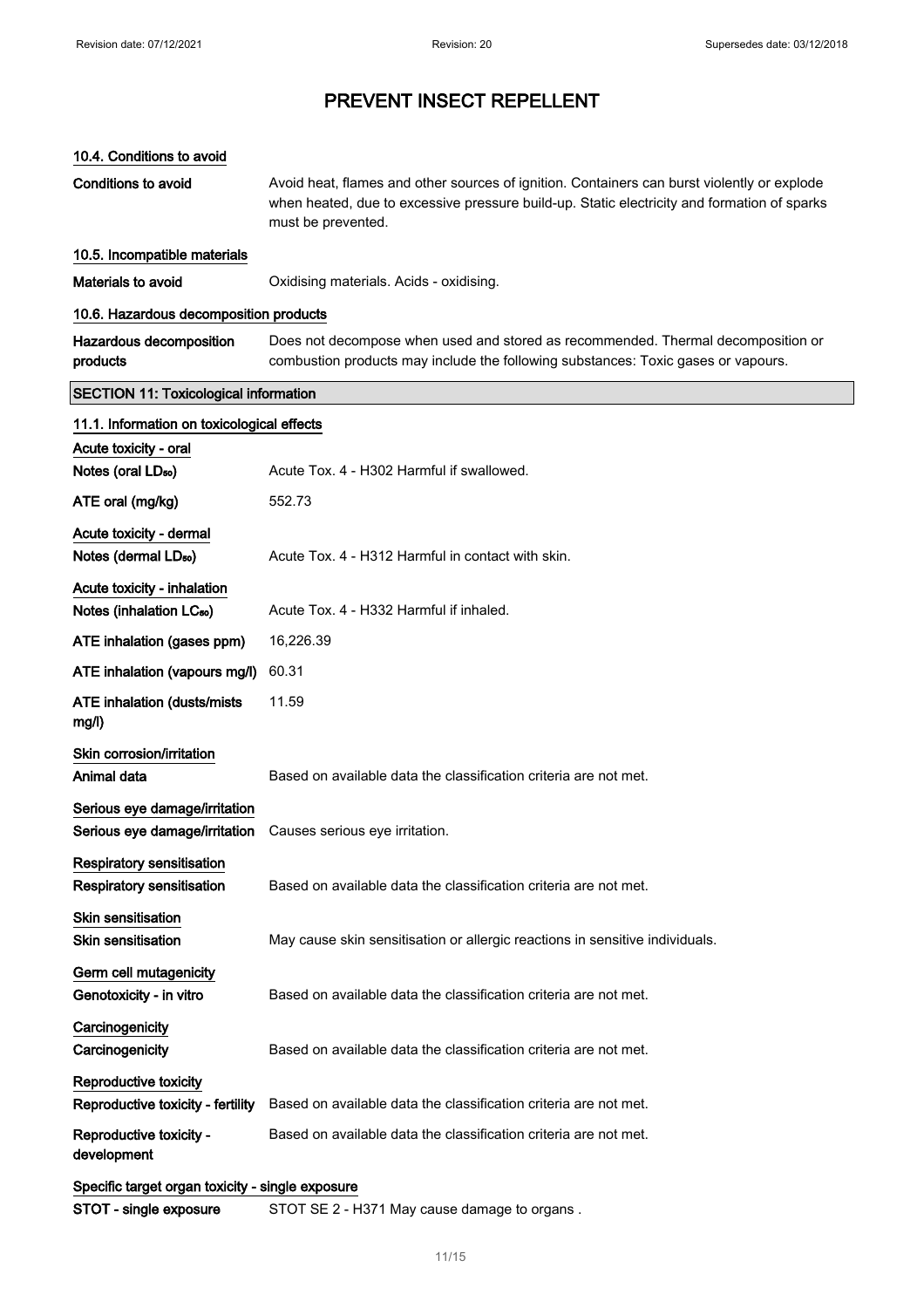| <b>Target organs</b>                               | <b>Heart Liver CNS</b>                                                                                                                              |  |
|----------------------------------------------------|-----------------------------------------------------------------------------------------------------------------------------------------------------|--|
| Specific target organ toxicity - repeated exposure |                                                                                                                                                     |  |
| STOT - repeated exposure                           | Not classified as a specific target organ toxicant after repeated exposure.                                                                         |  |
| <b>Aspiration hazard</b><br>Aspiration hazard      | Based on available data the classification criteria are not met.                                                                                    |  |
| <b>General information</b>                         | The severity of the symptoms described will vary dependent on the concentration and the<br>length of exposure.                                      |  |
| Inhalation                                         | A single exposure may cause the following adverse effects: Pain or irritation. Intoxication.<br>Narcotic effect. Muscle weakness. Nausea, vomiting. |  |
| Ingestion                                          | May cause sensitisation or allergic reactions in sensitive individuals. May cause discomfort if<br>swallowed. Stomach pain. Nausea, vomiting.       |  |
| Skin contact                                       | May cause skin sensitisation or allergic reactions in sensitive individuals. May cause<br>discomfort.                                               |  |
| Eye contact                                        | Irritating to eyes.                                                                                                                                 |  |
| Route of exposure                                  | Ingestion Inhalation Skin and/or eye contact                                                                                                        |  |
| <b>Target organs</b>                               | No specific target organs known.                                                                                                                    |  |
| <b>Medical considerations</b>                      | Skin disorders and allergies.                                                                                                                       |  |
| <b>SECTION 12: Ecological information</b>          |                                                                                                                                                     |  |
| Ecotoxicity                                        | The product contains substances which are toxic to aquatic organisms and which may cause<br>long-term adverse effects in the aquatic environment.   |  |
| 12.1. Toxicity                                     |                                                                                                                                                     |  |
| <b>Toxicity</b>                                    | Aquatic Acute 1 - H400 Very toxic to aquatic life. Aquatic Chronic 1 - H410 Very toxic to<br>aquatic life with long lasting effects.                |  |
| 12.2. Persistence and degradability                |                                                                                                                                                     |  |
|                                                    | Persistence and degradability The degradability of the product is not known                                                                         |  |
| 12.3. Bioaccumulative potential                    |                                                                                                                                                     |  |
| <b>Bioaccumulative potential</b>                   | No data available on bioaccumulation.                                                                                                               |  |
| <b>Partition coefficient</b>                       | No information available.                                                                                                                           |  |
| 12.4. Mobility in soil                             |                                                                                                                                                     |  |
| <b>Mobility</b>                                    | No data available.                                                                                                                                  |  |
| 12.5. Results of PBT and vPvB assessment           |                                                                                                                                                     |  |
| 12.6. Other adverse effects                        |                                                                                                                                                     |  |
| Other adverse effects                              | None known.                                                                                                                                         |  |
| <b>Toxicity of ingredients</b>                     |                                                                                                                                                     |  |
|                                                    |                                                                                                                                                     |  |
| <b>SECTION 13: Disposal considerations</b>         |                                                                                                                                                     |  |

12/ 15

General information This material and its container must be disposed of in a safe way.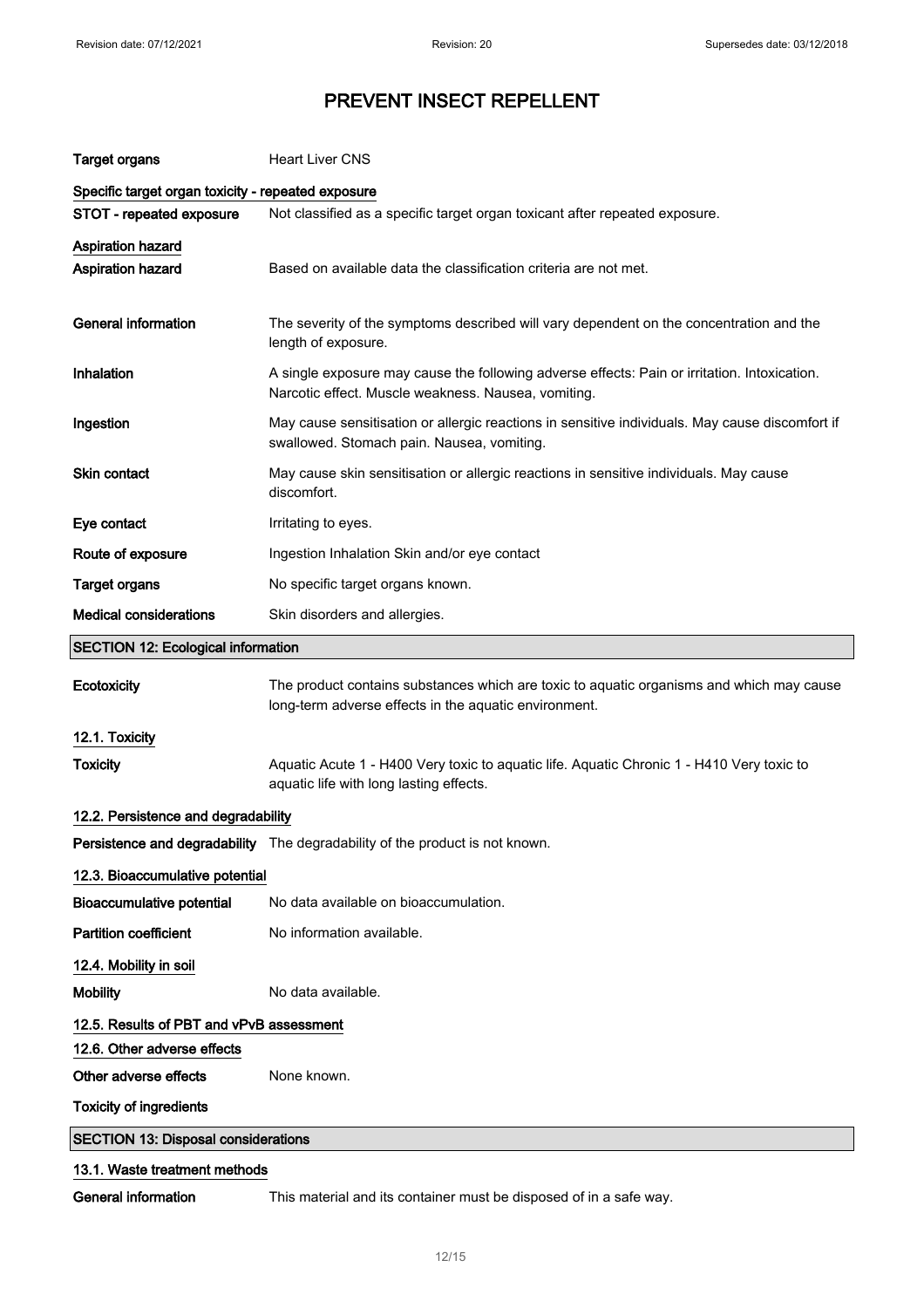| <b>Disposal methods</b>           | Dispose of in accordance with applicable regional, national, and local laws and regulations.<br>Dispose of Contaminated packaging as unused product unless fully cleaned. |  |  |
|-----------------------------------|---------------------------------------------------------------------------------------------------------------------------------------------------------------------------|--|--|
|                                   | <b>SECTION 14: Transport information</b>                                                                                                                                  |  |  |
| 14.1. UN number                   |                                                                                                                                                                           |  |  |
| UN No. (ADR/RID)                  | 1993                                                                                                                                                                      |  |  |
| UN No. (IMDG)                     | 1993                                                                                                                                                                      |  |  |
| UN No. (ICAO)                     | 1993                                                                                                                                                                      |  |  |
| UN No. (ADN)                      | 1993                                                                                                                                                                      |  |  |
| 14.2. UN proper shipping name     |                                                                                                                                                                           |  |  |
| Proper shipping name<br>(ADR/RID) | FLAMMABLE LIQUID, N.O.S. (CONTAINS ETHANOL, Pale Refined Pyrethrins (50%),<br>PIPERONYL BUTOXIDE B.P. VET., d-LIMONENE)                                                   |  |  |
|                                   | Proper shipping name (IMDG) FLAMMABLE LIQUID, N.O.S. (CONTAINS ETHANOL, Pale Refined Pyrethrins (50%),<br>PIPERONYL BUTOXIDE B.P. VET., d-LIMONENE)                       |  |  |
| Proper shipping name (ICAO)       | FLAMMABLE LIQUID, N.O.S. (CONTAINS ETHANOL, Pale Refined Pyrethrins (50%),<br>PIPERONYL BUTOXIDE B.P. VET., d-LIMONENE)                                                   |  |  |
| Proper shipping name (ADN)        | FLAMMABLE LIQUID, N.O.S. (CONTAINS ETHANOL, Pale Refined Pyrethrins (50%),<br>PIPERONYL BUTOXIDE B.P. VET., d-LIMONENE)                                                   |  |  |
| 14.3. Transport hazard class(es)  |                                                                                                                                                                           |  |  |
| <b>ADR/RID class</b>              | 3                                                                                                                                                                         |  |  |
| ADR/RID classification code       | F1                                                                                                                                                                        |  |  |
| <b>ADR/RID label</b>              | 3                                                                                                                                                                         |  |  |
| <b>IMDG class</b>                 | 3                                                                                                                                                                         |  |  |
| ICAO class/division               | 3                                                                                                                                                                         |  |  |
| <b>ADN</b> class                  | 3                                                                                                                                                                         |  |  |
| <b>Transport labels</b>           |                                                                                                                                                                           |  |  |
| 14.4. Packing group               |                                                                                                                                                                           |  |  |
| ADR/RID packing group             | Ш                                                                                                                                                                         |  |  |
| <b>IMDG packing group</b>         | Ш                                                                                                                                                                         |  |  |

ADN packing group II

ICAO packing group II

### 14.5. Environmental hazards

Environmentally hazardous substance/marine pollutant

14.6. Special precautions for user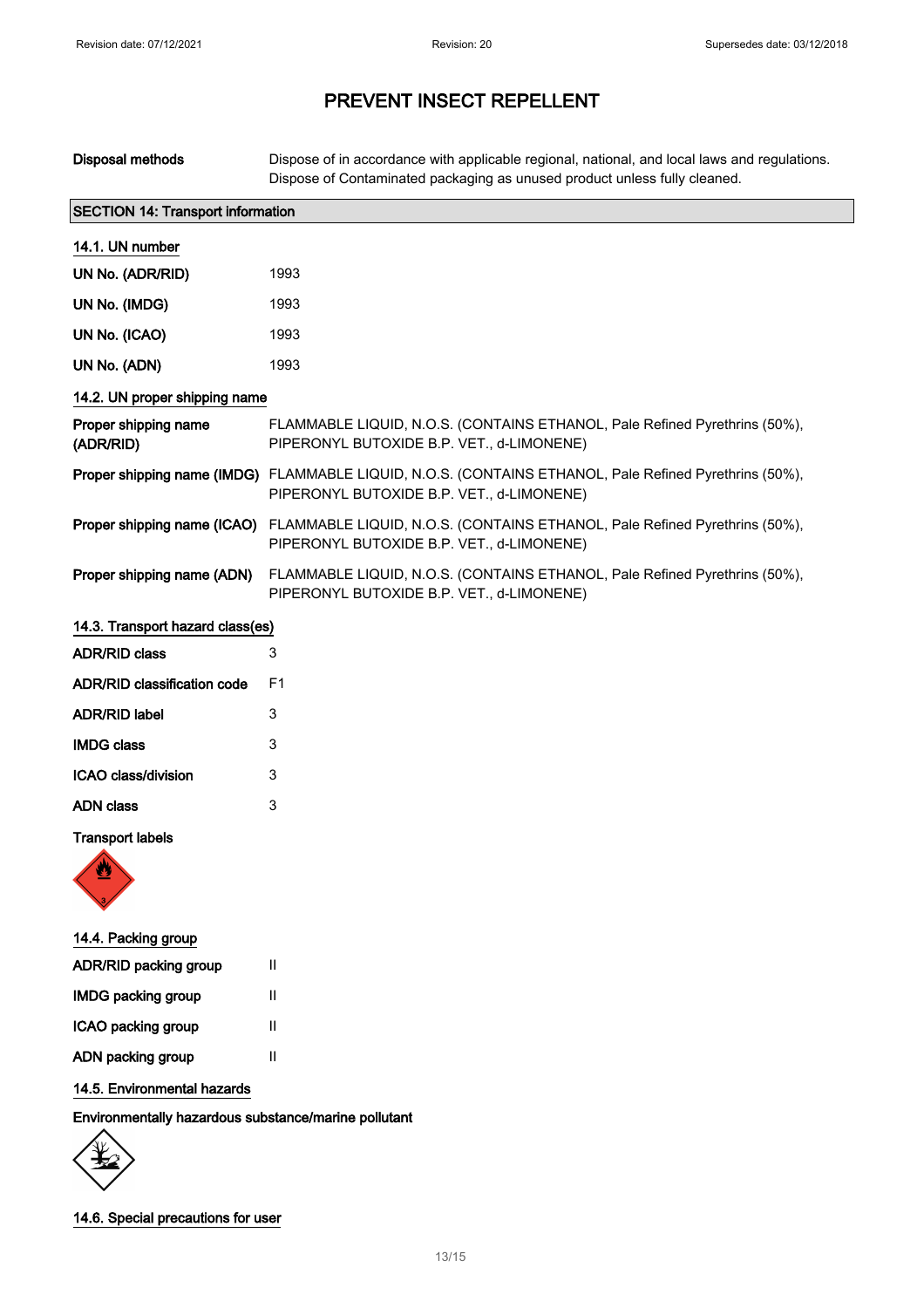| EmS                                                                               | $F-E$ , S-E |  |
|-----------------------------------------------------------------------------------|-------------|--|
| ADR transport category                                                            | 2           |  |
| <b>Hazard Identification Number</b><br>(ADR/RID)                                  | - 33        |  |
| Tunnel restriction code                                                           | (D/E)       |  |
| 14.7. Transport in bulk according to Annex II of MARPOL and the IBC Code          |             |  |
| <b>Transport in bulk according to</b> Not applicable.<br>Annex II of MARPOL 73/78 |             |  |

# and the IBC Code

### SECTION 15: Regulatory information

### 15.1. Safety, health and environmental regulations/legislation specific for the substance or mixture

| Health and Safety at Work etc. Act 1974 (as amended).<br>The Carriage of Dangerous Goods and Use of Transportable Pressure Equipment<br>Regulations 2009 (SI 2009 No. 1348) (as amended) ["CDG 2009"].<br>EH40/2005 Workplace exposure limits.                                                                                                                                                                                                          |
|---------------------------------------------------------------------------------------------------------------------------------------------------------------------------------------------------------------------------------------------------------------------------------------------------------------------------------------------------------------------------------------------------------------------------------------------------------|
| Regulation (EC) No 1907/2006 of the European Parliament and of the Council of 18<br>December 2006 concerning the Registration, Evaluation, Authorisation and Restriction of<br>Chemicals (REACH) (as amended).<br>Commission Regulation (EU) No 2015/830 of 28 May 2015.<br>Regulation (EC) No 1272/2008 of the European Parliament and of the Council of 16<br>December 2008 on classification, labelling and packaging of substances and mixtures (as |
| amended).                                                                                                                                                                                                                                                                                                                                                                                                                                               |

#### 15.2. Chemical safety assessment

No chemical safety assessment has been carried out.

#### Inventories

### EU - EINECS/ELINCS

None of the ingredients are listed or exempt.

### SECTION 16: Other information

| Abbreviations and acronyms<br>used in the safety data sheet | ADR: European Agreement concerning the International Carriage of Dangerous Goods by<br>Road.             |
|-------------------------------------------------------------|----------------------------------------------------------------------------------------------------------|
|                                                             | ADN: European Agreement concerning the International Carriage of Dangerous Goods by<br>Inland Waterways. |
|                                                             | RID: European Agreement concerning the International Carriage of Dangerous Goods by<br>Rail.             |
|                                                             | IATA: International Air Transport Association.                                                           |
|                                                             | ICAO: Technical Instructions for the Safe Transport of Dangerous Goods by Air.                           |
|                                                             | IMDG: International Maritime Dangerous Goods.                                                            |
|                                                             | CAS: Chemical Abstracts Service.                                                                         |
|                                                             | ATE: Acute Toxicity Estimate.                                                                            |
|                                                             | $LC_{50}$ : Lethal Concentration to 50 % of a test population.                                           |
|                                                             | LD <sub>50</sub> : Lethal Dose to 50% of a test population (Median Lethal Dose).                         |
|                                                             | EC <sub>50</sub> : 50% of maximal Effective Concentration.                                               |
|                                                             | PBT: Persistent, Bioaccumulative and Toxic substance.                                                    |
|                                                             | vPvB: Very Persistent and Very Bioaccumulative.                                                          |